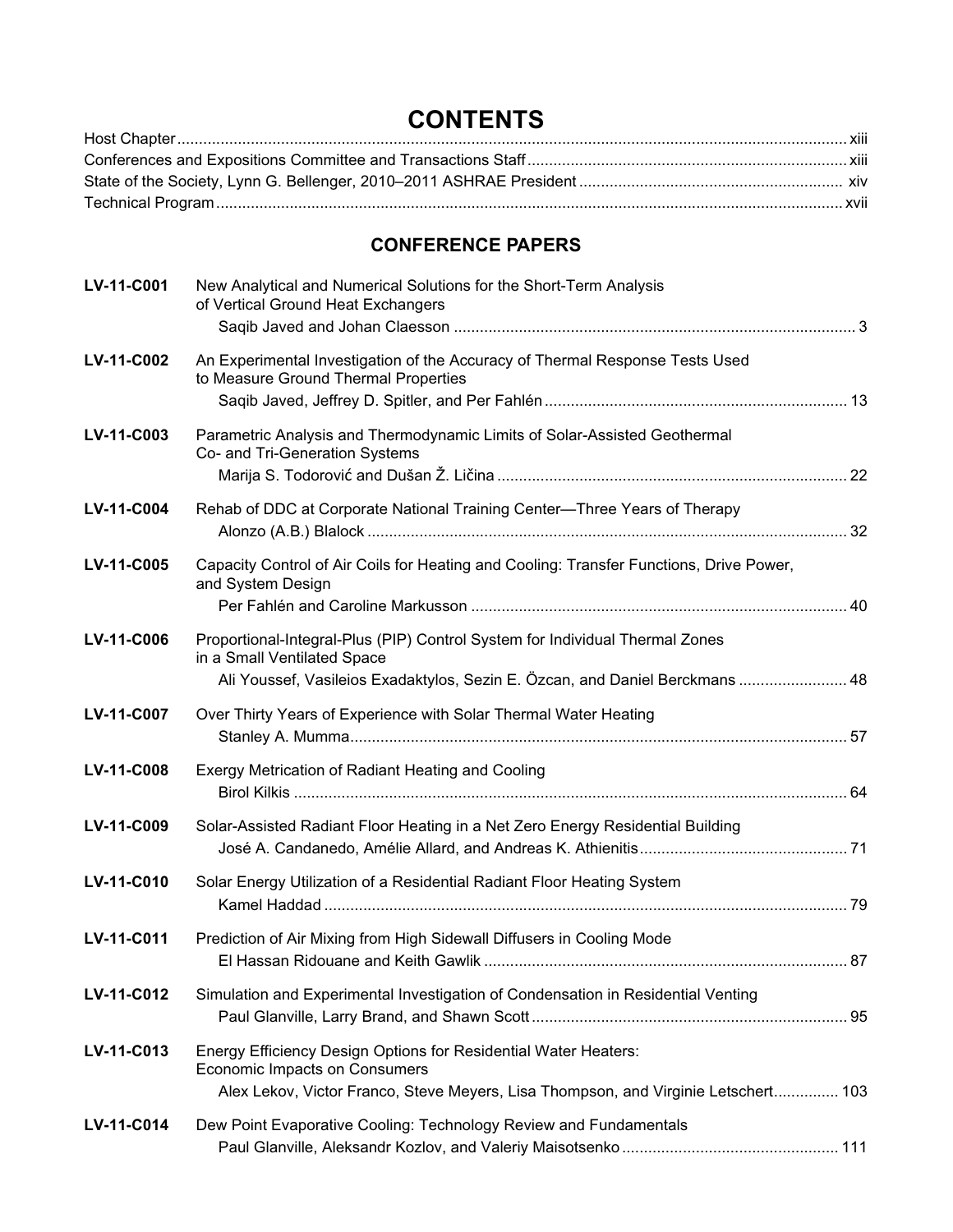| LV-11-C015 | Myths and Realities of Indirect Evaporative Cooling Thermodynamic Performance                                                                                                    |  |
|------------|----------------------------------------------------------------------------------------------------------------------------------------------------------------------------------|--|
| LV-11-C016 | Energy Simulation Results for Indirect Evaporative-Assisted DX Cooling Systems                                                                                                   |  |
| LV-11-C017 | Verification of the Energy Efficiency Advancement in<br>District Heating and Cooling Plant by Renovation<br>Shinya Nagae, Yoshiyuki Shimoda, Shiori Takamura, Yoshitaka Uno,     |  |
| LV-11-C018 | CFD Simulation of Single-Phase Flow in Plate Heat Exchangers                                                                                                                     |  |
| LV-11-C019 | Environmentally Opportunistic Computing: Computation as Catalyst for Sustainable Design<br>Aimee P.C. Buccellato, Paul Brenner, David B. Go, Ryan Jansen, and Eric M. Ward Jr156 |  |
| LV-11-C020 | Application of ASHRAE Standards and Procedures in LEED-EB Certification                                                                                                          |  |
| LV-11-C021 | Building Professional Accreditation, Construction Quality Control, and Better Buildings                                                                                          |  |
| LV-11-C022 | Experimental Investigation of a Machine Tool Cooler<br>Using Hot-Gas Bypass Valves for Temperature Control                                                                       |  |
| LV-11-C023 | In-Tube Boiling Heat Transfer of $CO2$ Lubricant Mixture at Low Temperatures:<br><b>Preliminary Results</b>                                                                      |  |
| LV-11-C024 | High-Efficiency Compressor Design for HC-600a Refrigerant Using Energy-Saving<br><b>Household Refrigerators</b>                                                                  |  |
| LV-11-C025 | Unique Airflow Visualization Techniques for the Design and Validation of<br>Above-Plenum Data Center CFD Models                                                                  |  |
| LV-11-C026 | Rate of Heating Analysis of Data Centers during Power Shutdown                                                                                                                   |  |
| LV-11-C027 | Building Development: High-Performance Teamwork for High-Performance Buildings                                                                                                   |  |
| LV-11-C028 | Integrated Design-A Paradigm for the Design of Low-Energy Office Buildings                                                                                                       |  |
| LV-11-C029 | High-Performance Buildings Using Whole-Building Integrated Design Approach                                                                                                       |  |
| LV-11-C030 | Hospital Noise and Occupant Response                                                                                                                                             |  |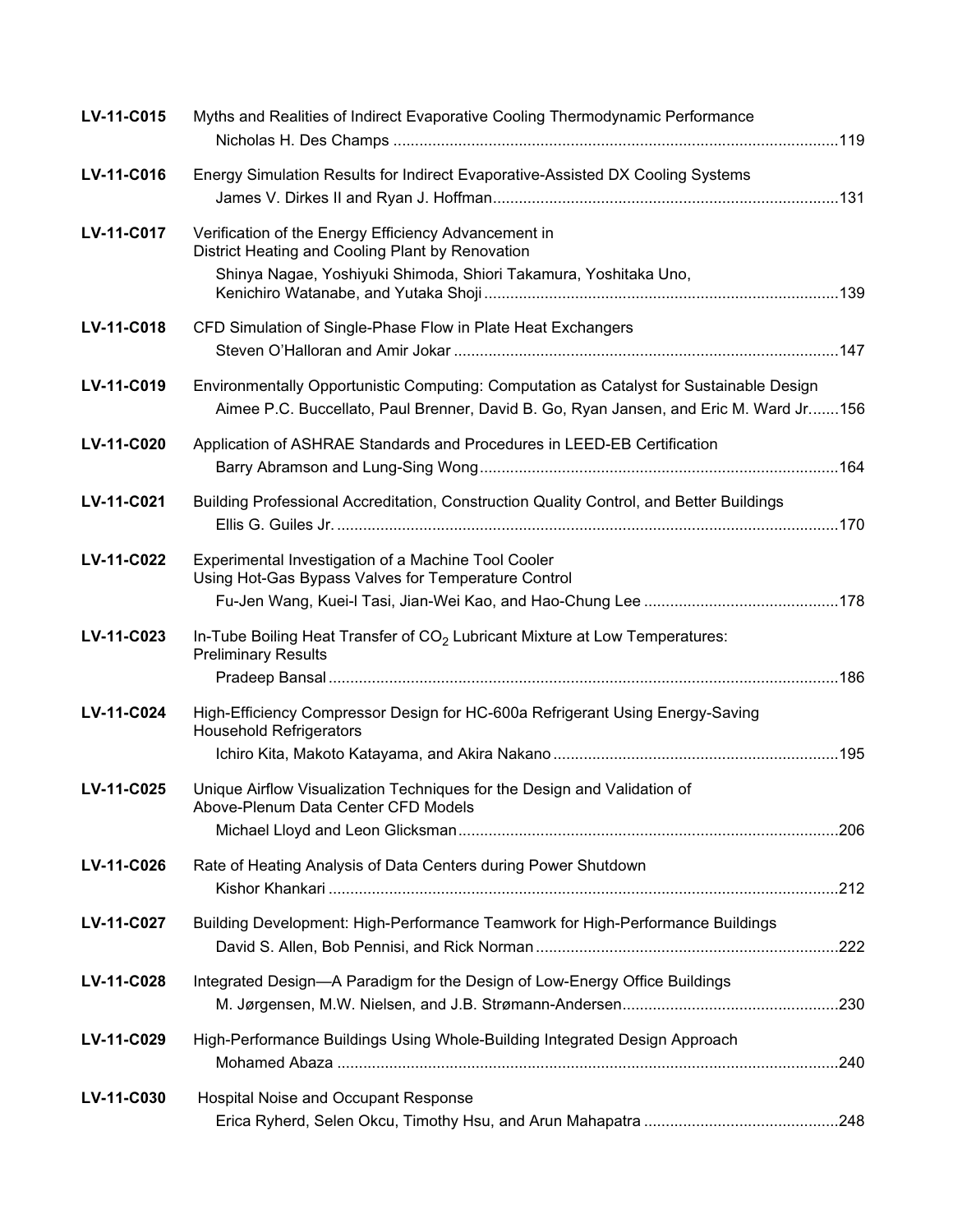| LV-11-C031 | Measured Levels of Hospital Noise Before, During, and After<br>Renovation of a Hospital Wing and a Survey of Resulting Patient Perception |  |
|------------|-------------------------------------------------------------------------------------------------------------------------------------------|--|
| LV-11-C032 | Some Building Design Issues Related to Extreme Winds                                                                                      |  |
| LV-11-C033 | Extreme Events: Examining the "Tails" of a Distribution                                                                                   |  |
| LV-11-C034 | Quantifying Chemical/Biological Event Severity with Vulnerability-Based Performance Metrics                                               |  |
| LV-11-C035 | European Efforts Toward NZEBs and Energy Conservation in Hellenic Buildings                                                               |  |
| LV-11-C036 | British Columbia's Energy-Efficient Buildings Strategy                                                                                    |  |
| LV-11-C037 | Transforming the Window and Glazing Markets in B.C.<br>through Energy-Efficiency Standards and Regulations                                |  |
| LV-11-C038 | Finding the "Switching Point": Cost Optimization for New NZE Commercial Buildings                                                         |  |
| LV-11-C039 | Smart Net Zero Energy Buildings and Their Integration in the Electrical Grid                                                              |  |
| LV-11-C040 | Reducing Plug and Process Loads for a Large-Scale, Low-Energy Office Building:<br><b>NREL's Research Support Facility</b>                 |  |
| LV-11-C041 | Gas Use Roadmap to Zero-Energy Homes                                                                                                      |  |
| LV-11-C042 | Estimating Industrial Building Energy Savings Using Inverse Simulation                                                                    |  |
| LV-11-C043 | Experimental Apparatus for Measuring the Performance of a Precooled Mixed-Gas<br>Joule Thomson Cryoprobe                                  |  |
| LV-11-C044 | Absorption Refrigeration Cycle Based on Capillary Force                                                                                   |  |
| LV-11-C045 | Using an Energy Performance Based Design-Build Process to Procure a<br>Large-Scale Replicable Zero-Energy Building                        |  |
| LV-11-C046 | Modeling a Net Zero Energy Residence:<br>Combining Passive and Active Design Strategies in Six Climates                                   |  |
| LV-11-C047 | Essential Methods, Models, and Metrics for Net Zero Energy Buildings                                                                      |  |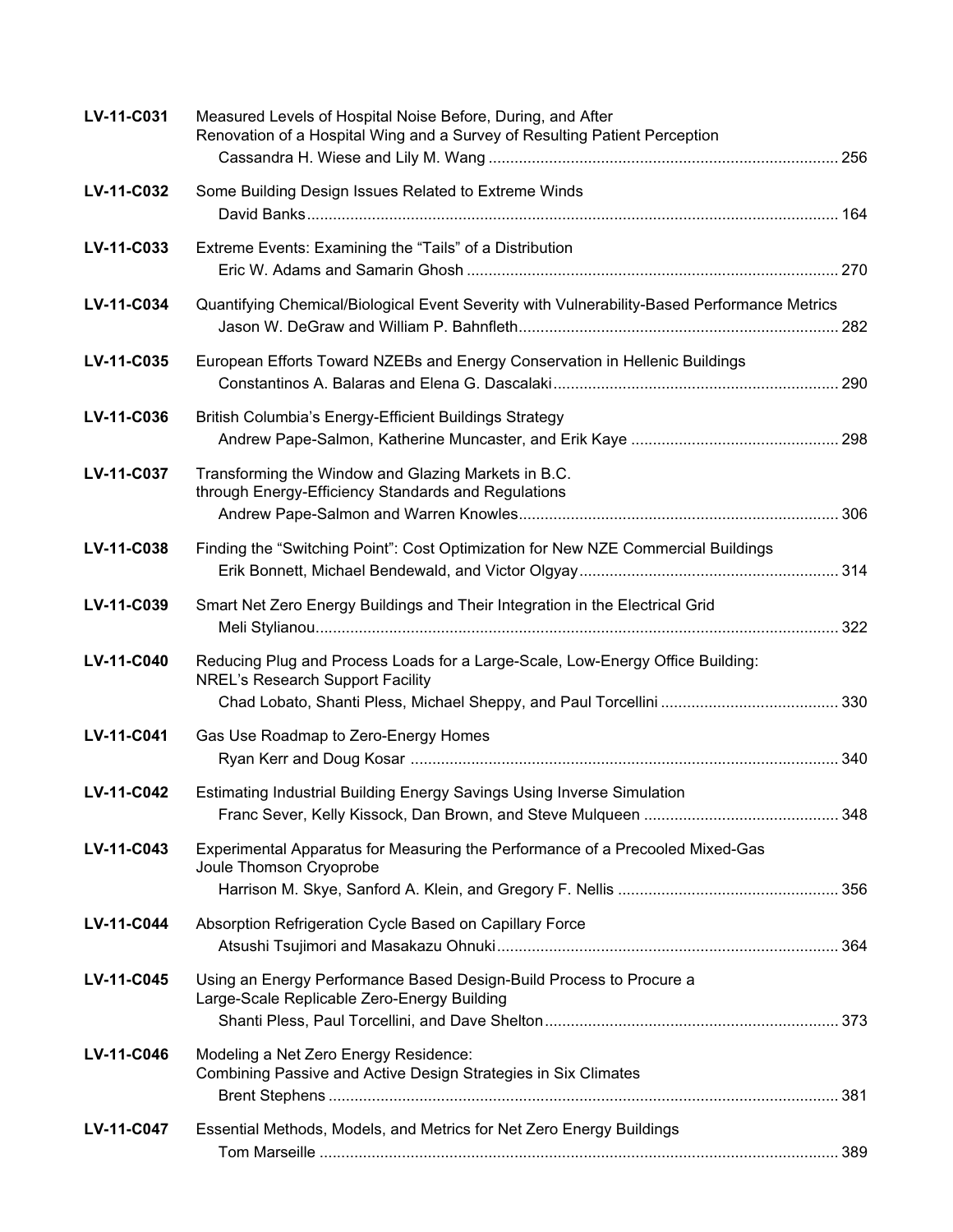| LV-11-C048 | The Role of Modeling When Designing for Absolute Energy Use Intensity Requirements in a<br>Design-Build Framework                                         |  |
|------------|-----------------------------------------------------------------------------------------------------------------------------------------------------------|--|
| LV-11-C049 | Zero Net Energy Buildings and Title 24 Energy Code                                                                                                        |  |
| LV-11-C050 | Zero-Energy Removal of Ozone in Residences                                                                                                                |  |
| LV-11-C051 | Effects of HVAC Operations on Sorptive Interactions                                                                                                       |  |
| LV-11-C052 | Air Cleaning by Photo Catalytic Oxidation: An Experimental Performance Test<br>Ragib Kadribegovic, Lars Ekberg, Antonia Gilligan, and Bingbing Shi426     |  |
| LV-11-C053 | Development of an Experimental Methodology to Determine Monolayer and Multilayer<br>Particle Resuspension from Indoor Surfaces                            |  |
| LV-11-C054 | A Parametric Study for Integrated Design Optimization of Low-Energy Buildings                                                                             |  |
| LV-11-C055 | Toward Net Zero Energy Buildings in Hot Climates: Part 1, New Tools and Methods<br>François Garde, Mathieu David, Aurélie Lenoir, and Eric Ottenwelter450 |  |
| LV-11-C056 | Toward Net Zero Energy Buildings in Hot Climates: Part 2, Experimental Feedback                                                                           |  |
| LV-11-C057 | Super Tall Buildings-Special Smoke Control Requirements?                                                                                                  |  |
| LV-11-C058 | Smoke Control for Tall Buildings-An Integrated Approach to Life Safety                                                                                    |  |
| LV-11-C059 | Stairwell Smoke Control by Ventilation                                                                                                                    |  |
| LV-11-C060 | Special Design Considerations for Institutional and Correctional Facilities                                                                               |  |
| LV-11-C061 | Application Issues for Chilled Beam Technologies                                                                                                          |  |
| LV-11-C062 | Demand Control Ventilation: Lessons from the Field-How to Avoid Common Problems                                                                           |  |
| LV-11-C063 | Reducing Sidewall Vent Plumes and Increasing Equipment Installation Flexibility<br>in Low-Energy Design                                                   |  |
| LV-11-C064 | Unitary HVAC Premium Ventilation Upgrade<br>Reid Hart, Jack M. Callahan, Kenneth Anderson, and Patrick Johanning 517                                      |  |
| LV-11-C065 | Measures for Maintaining Low Energy Use in Commercial Buildings over Their Lifecycle                                                                      |  |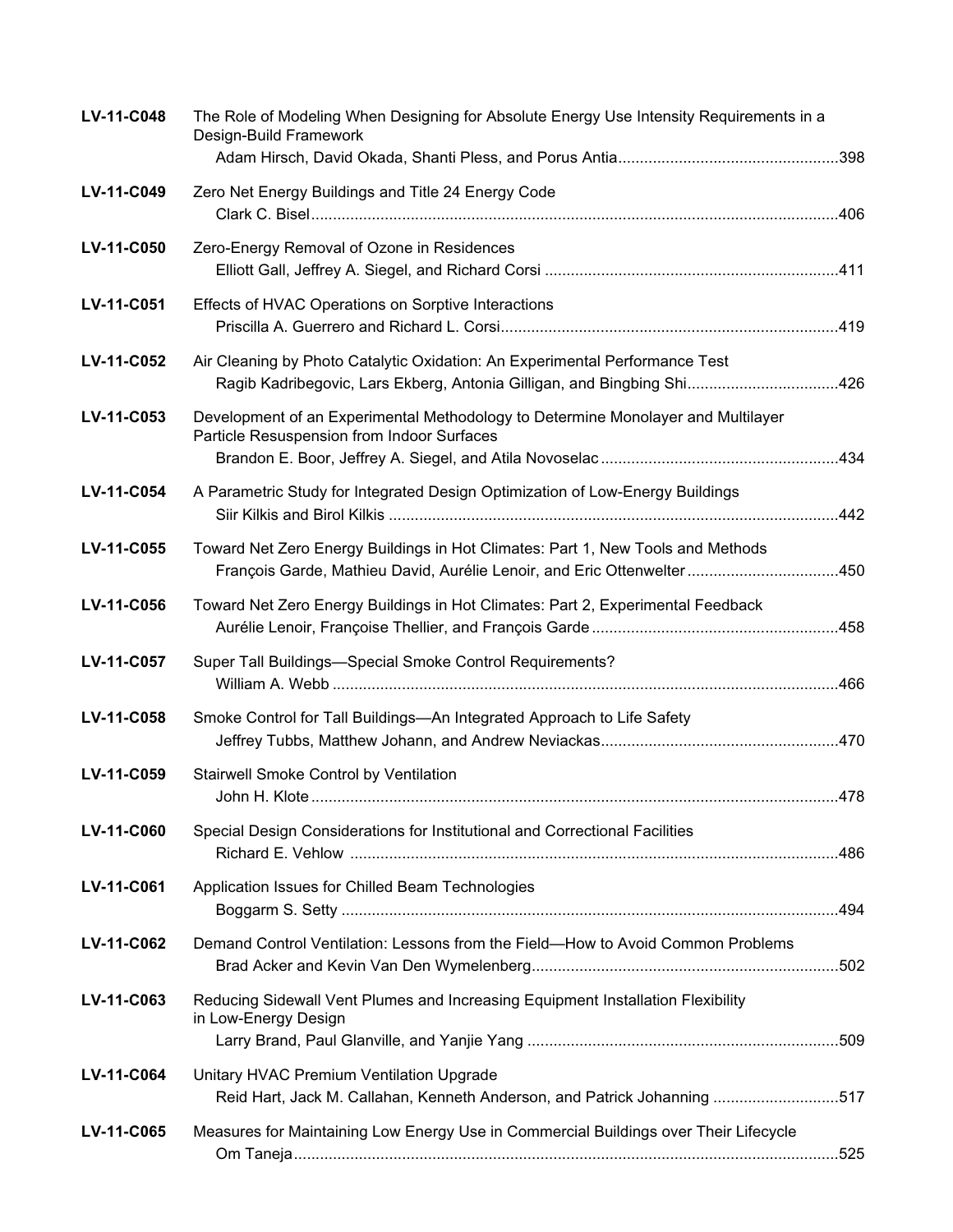| LV-11-C066 | Advancing Development of Hybrid Rooftop Packaged Air Conditioners:<br>Test Protocol and Performance Criteria for the Western Cooling Challenge                                   |  |
|------------|----------------------------------------------------------------------------------------------------------------------------------------------------------------------------------|--|
| LV-11-C067 | Life-Cycle Cost Analysis: Is it Worth the Effort?                                                                                                                                |  |
| LV-11-C068 | Adaptive Optimization Method for Energy Conservation in HVAC Systems                                                                                                             |  |
| LV-11-C069 | Performance Evaluation of Indoor Environment Parameters<br>for an Unoccupied Operating Room                                                                                      |  |
| LV-11-C070 | Designing HVAC Systems Using Particle Swarm Optimization                                                                                                                         |  |
| LV-11-C071 | Study of Unglazed Transpired Solar Collector Installations in the<br><b>Twin Cities Minnesota Climate</b><br>Patrick A. Tebbe, Saeed Moaveni, Louis Schwartzkopf,                |  |
| LV-11-C072 | <b>Energy Farming</b>                                                                                                                                                            |  |
| LV-11-C073 | Role of Radiant Panel Heating and Cooling in Net Zero Energy Buildings                                                                                                           |  |
| LV-11-C074 | Energy Use Intensity and Its Influence on the Integrated Daylighting Design of a<br>Large Net Zero Energy Office Building<br>Rob Guglielmetti, Jennifer Scheib, Shanti D. Pless, |  |
| LV-11-C075 | CFD Simulation of Cross-Ventilation Using Fluctuating Pressure Boundary Conditions                                                                                               |  |
| LV-11-C076 | Impact of Tunnel Ventilation on Tunnel Fixed-Fire Suppression System                                                                                                             |  |
| LV-11-C077 | Advanced Analysis Techniques in the Design of Longitudinal Tunnel Ventilation System<br>Using Jet Fans                                                                           |  |
| LV-11-C078 | Assessing the Impact Fire Heat Release Rate Has on Infrastructure Design and Constructability<br>of Rail and Road Tunnel Ventilation Systems                                     |  |
|            | <b>TECHNICAL PAPERS</b>                                                                                                                                                          |  |
| LV-11-001  | Actual Savings and Performance of Natural Gas Instantaneous Water Heaters                                                                                                        |  |

| <b>LV-11-002</b> | A New Study of Hot-Water Use in Canada                                   |
|------------------|--------------------------------------------------------------------------|
|                  | M. Thomas, A.C.S. Hayden, O. Ghiricociu, R.L.D. Cane, and R. Gagnon  673 |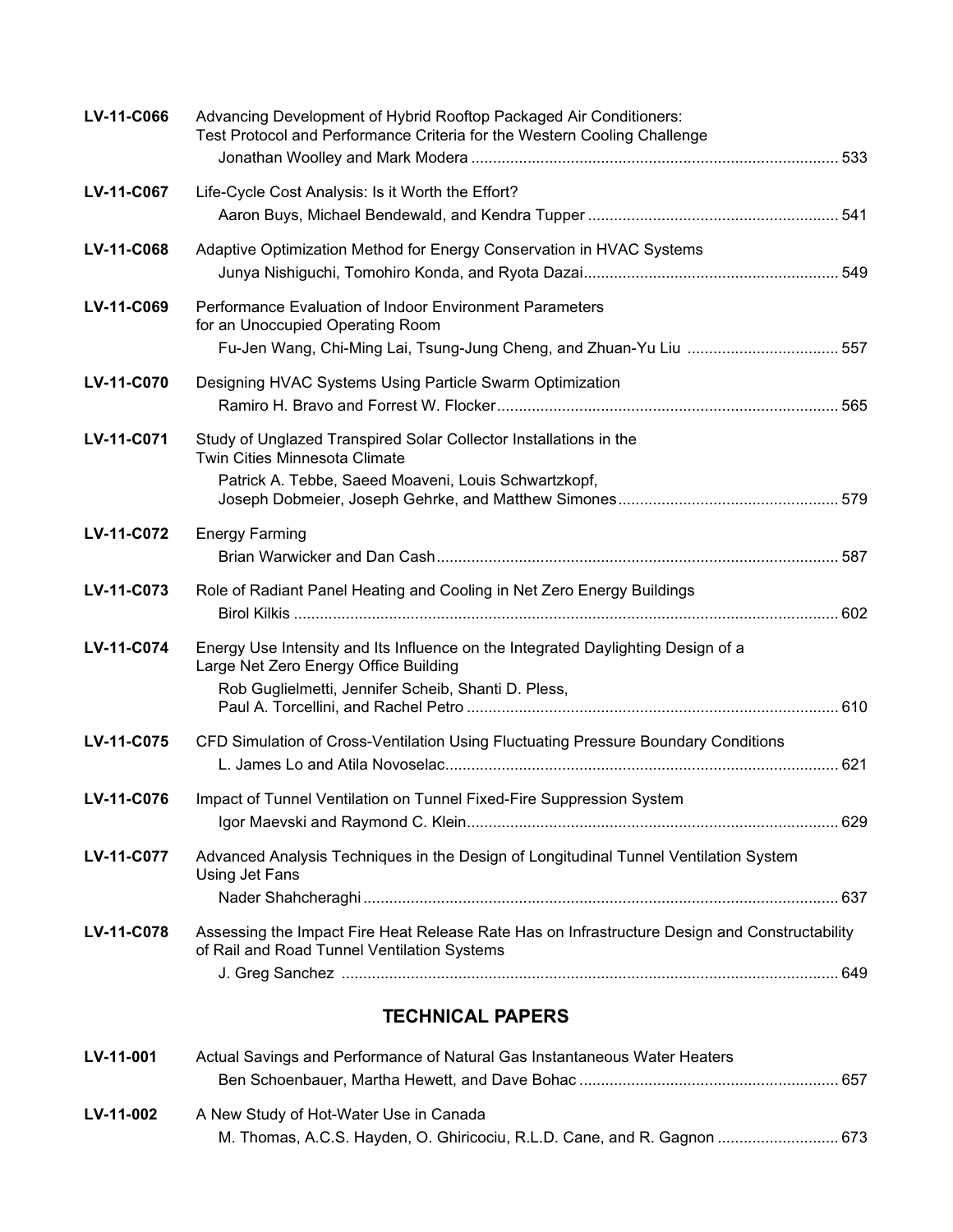| LV-11-003 | Application of a Linear Input/Output Model to Tankless Water Heaters                                                                                                             |  |
|-----------|----------------------------------------------------------------------------------------------------------------------------------------------------------------------------------|--|
| LV-11-004 | Performance Evaluation of Handheld Airflow Instruments Applied to<br>Commercial Kitchen Exhaust Systems (RP-1376)                                                                |  |
|           | Thomas H. Kuehn, Bernard A. Olson, Kevin Campbell, and Andrew J. Hawkinson 690                                                                                                   |  |
| LV-11-005 | Capture and Containment Ventilation Rates for Double-Island Canopy Hoods (RP-1480)                                                                                               |  |
| LV-11-006 | Capture and Containment Ventilation Rates for Single-Island Canopy Hoods (RP-1480)                                                                                               |  |
| LV-11-007 | Hot-Water Distribution System Piping Heat Loss Factors-Phase III: Test Results                                                                                                   |  |
| LV-11-008 | Hot-Water Distribution System Piping Time, Water, and Energy Waste-Phase III: Test Results                                                                                       |  |
| LV-11-009 | Pilot Phase of a Field Study to Determine Waste of Water and Energy in<br>Residential Hot-Water Distribution Systems                                                             |  |
|           |                                                                                                                                                                                  |  |
| LV-11-010 | Algorithm for Smoke Modeling in Large, Multicompartmented Buildings-<br>Development of a Hybrid Model (RP-1328)                                                                  |  |
|           |                                                                                                                                                                                  |  |
| LV-11-011 | Algorithm for Smoke Modeling In Large, Multi-Compartmented Buildings-<br>Implementation of the Hybrid Model (RP-1328)                                                            |  |
|           |                                                                                                                                                                                  |  |
| LV-11-012 | Computer Modeling of Stairwell Pressurization to Control Smoke Movement<br>During a High-Rise Fire                                                                               |  |
|           |                                                                                                                                                                                  |  |
| LV-11-013 | A Methodology for the Comprehensive Evaluation of the Indoor Climate Based on<br>the Human Body Response—Part 1: Environment and Man—Theoretical Principles                      |  |
|           |                                                                                                                                                                                  |  |
| LV-11-014 | A Methodology for the Comprehensive Evaluation of the Indoor Climate Based on<br>Human Body Response-Part 2.1: Hygrothermal Microclimate Evaluation Based on<br>Human Physiology |  |
|           |                                                                                                                                                                                  |  |
| LV-11-015 | Analysis Tools and Guidance Documents for Evaluating and Reducing<br>Vulnerability of Buildings to Airborne Threats-Part 1: Literature Review                                    |  |
|           | T. Agami Reddy, Steven Snyder, Justin Bem, and William Bahnfleth817                                                                                                              |  |
| LV-11-016 | Analysis Tools and Guidance Documents for Evaluating and Reducing<br>Vulnerability of Buildings to Airborne Threats-Part 2: Comparison of Tools                                  |  |
|           | T. Agami Reddy, Steven Snyder, Justin Bem, and William Bahnfleth826                                                                                                              |  |
| LV-11-017 | Applications of a Simplified Model Calibration Procedure<br>for Commonly Used HVAC Systems (RP-1092)                                                                             |  |
|           |                                                                                                                                                                                  |  |